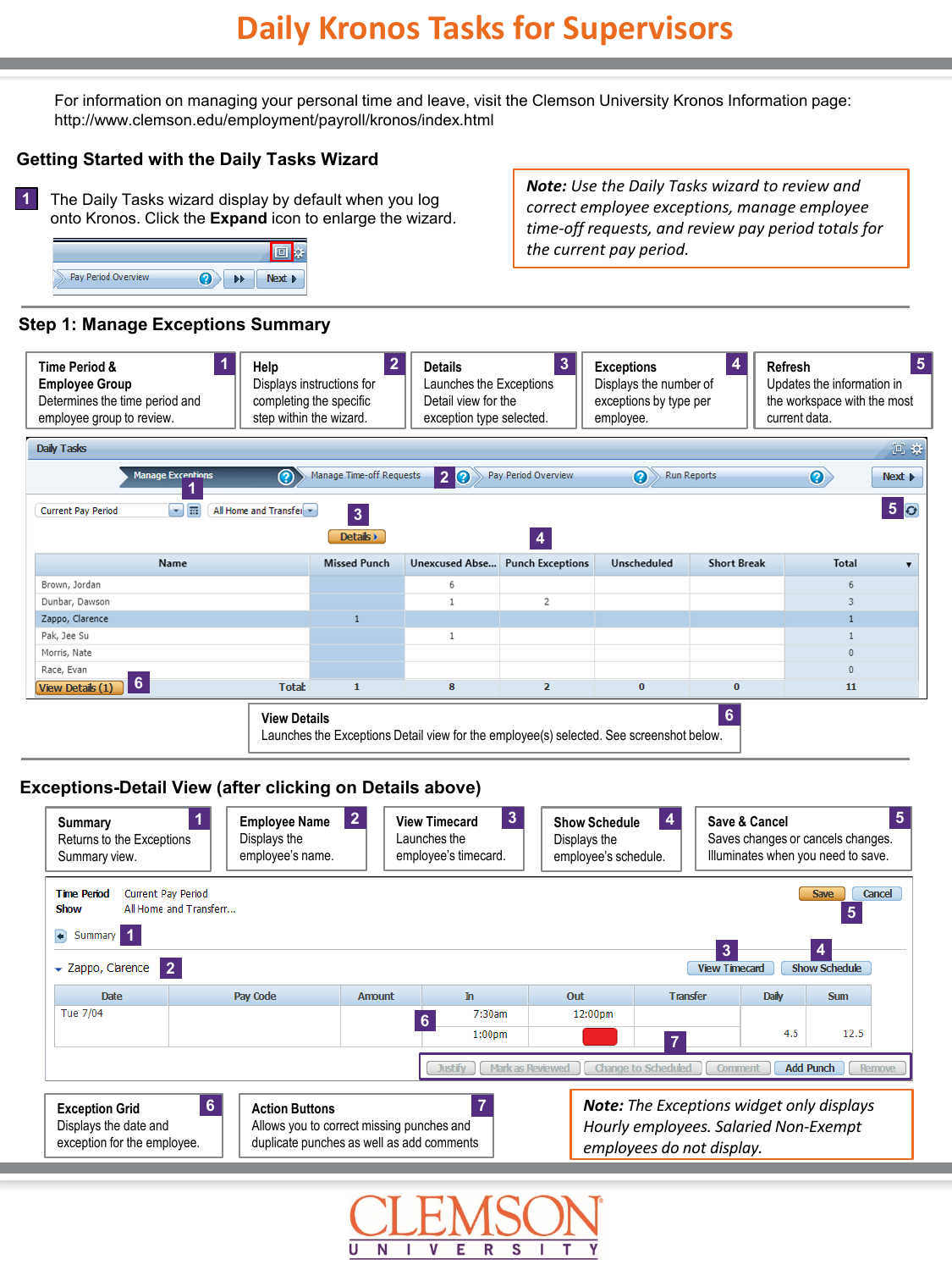# **Daily Kronos Tasks for Supervisors**



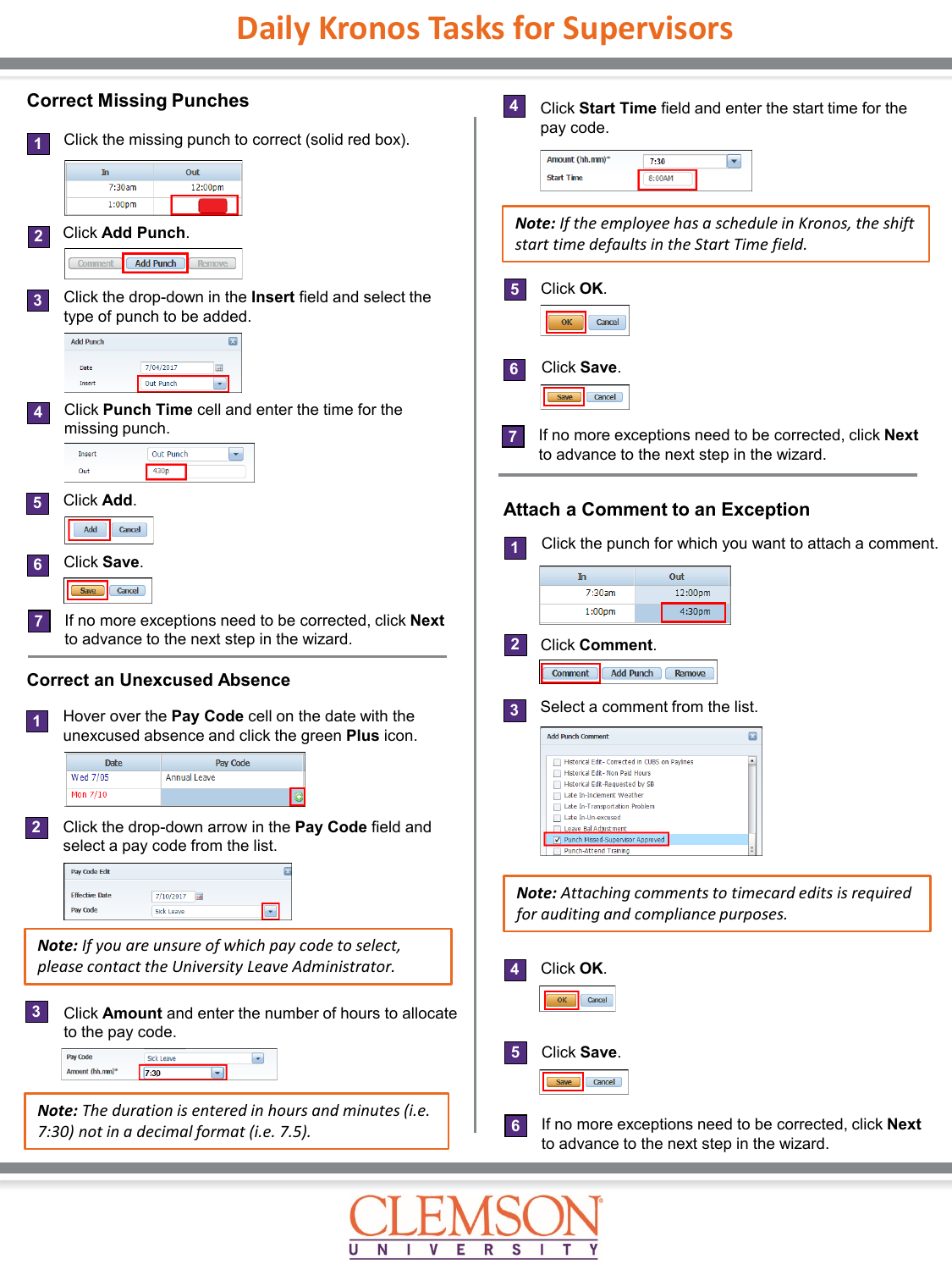

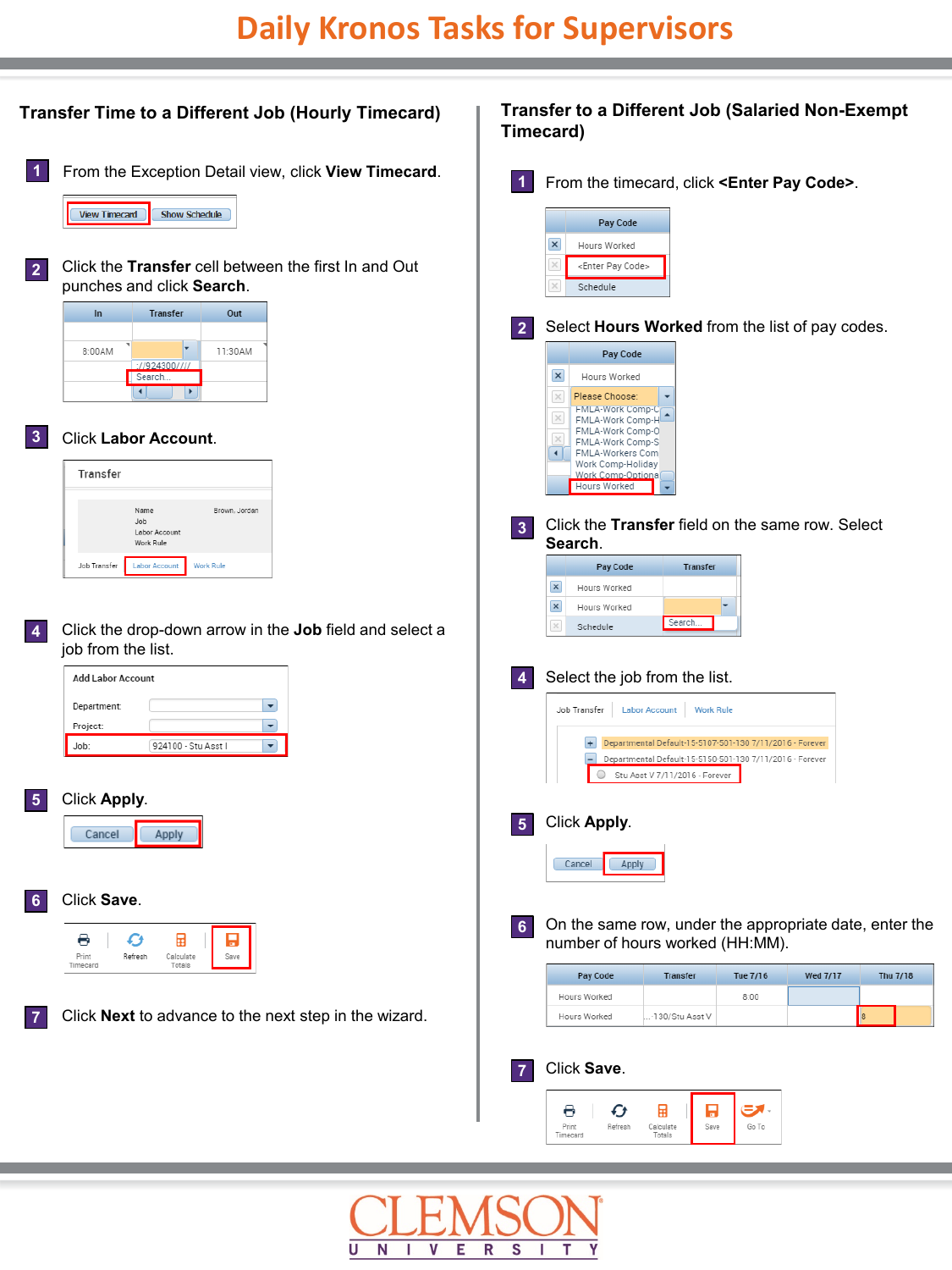# **Daily Kronos Tasks for Supervisors**

#### **Enter or Change Daily Time Worked**

**1** From the timecard, click the **Hours Worked** field for the appropriate date.

| Tue 7/16 | <b>Wed 7/17</b> |
|----------|-----------------|
| 8:00     | 7:30            |
|          |                 |

**2** Enter the number of hours worked (HH:MM).

| Tue 7/16 | <b>Wed 7/17</b> |  |  |
|----------|-----------------|--|--|
| 8:00     | 8:30            |  |  |
|          |                 |  |  |

#### **3** Click **Save**.

|                  |         | п                   | $\blacksquare$ |       |
|------------------|---------|---------------------|----------------|-------|
| Print<br>imecard | Refresh | Calculate<br>Totals | Save           | Go To |

#### **Step 2: Manage Time-off Requests**



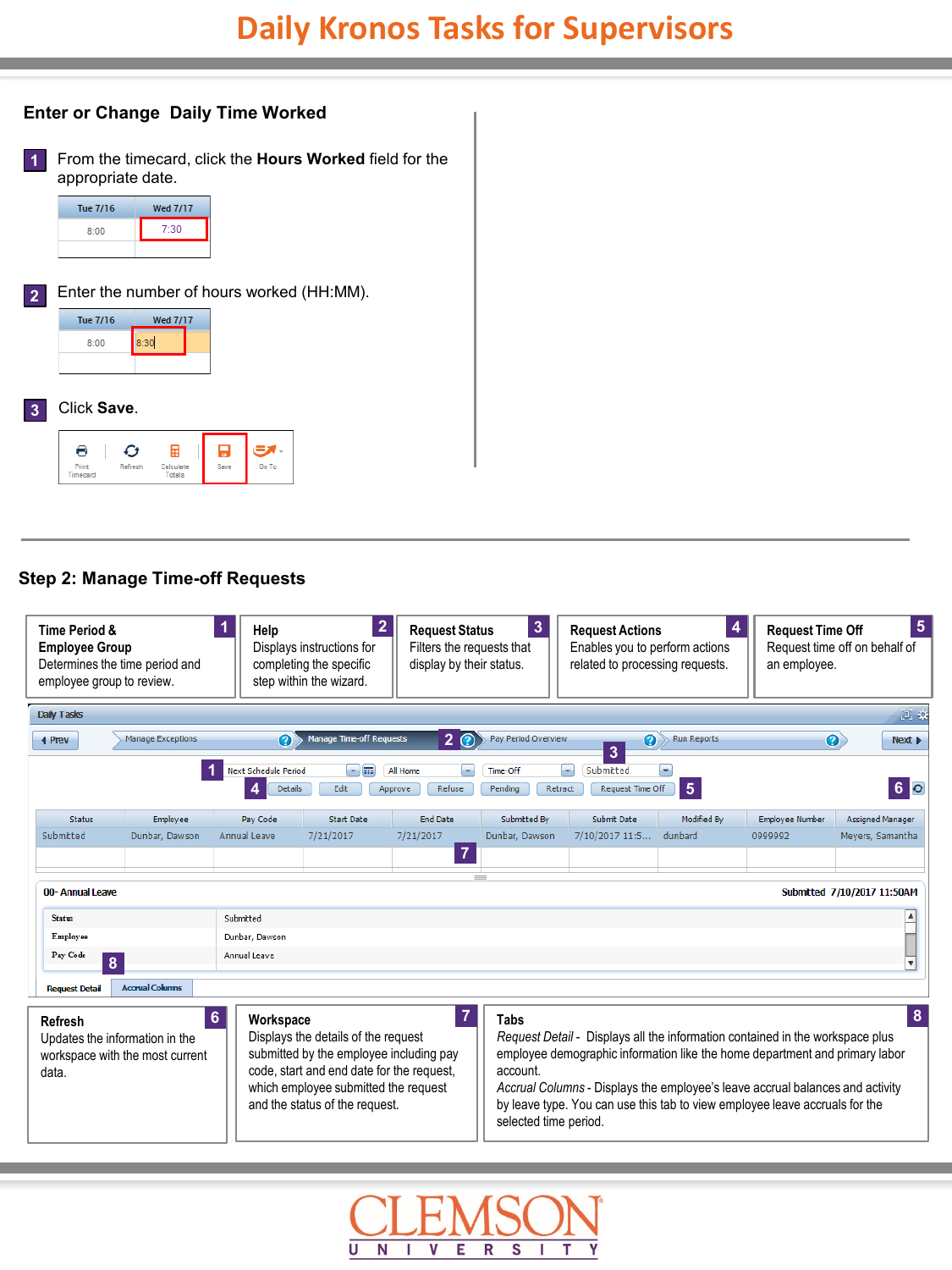

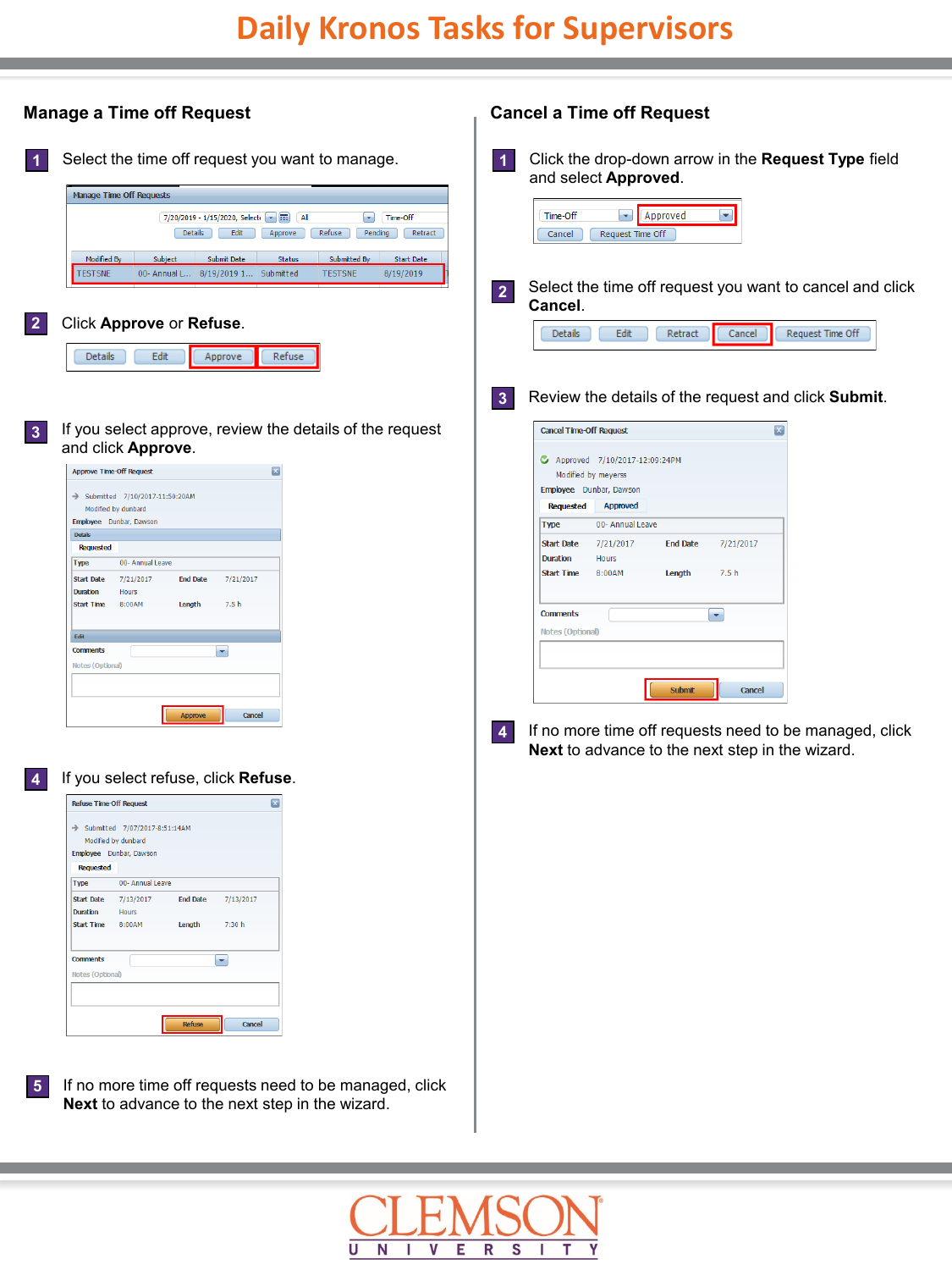#### **Step 3: Pay Period Overview**

| <b>Time Period &amp;</b><br><b>Employee Group</b><br>Determines the time period and employees<br>that display in the workspace. |                  | 1                            | Help                    | Displays instructions for<br>completing the specific<br>step within the wizard. | $\overline{2}$    | <b>Action Buttons</b><br>Perform actions on<br>employees selected in<br>the workspace. | $\mathbf{3}$                                                                                        | Refresh<br>in the workspace with<br>the most current data. | 4<br>Updates the information                                          | Share<br>genie.                          | 5<br>Print or Export the<br>information within the |
|---------------------------------------------------------------------------------------------------------------------------------|------------------|------------------------------|-------------------------|---------------------------------------------------------------------------------|-------------------|----------------------------------------------------------------------------------------|-----------------------------------------------------------------------------------------------------|------------------------------------------------------------|-----------------------------------------------------------------------|------------------------------------------|----------------------------------------------------|
| Daily Tasks                                                                                                                     |                  |                              |                         |                                                                                 |                   |                                                                                        |                                                                                                     |                                                            |                                                                       |                                          | 回收                                                 |
| <b>Manage Exceptions</b><br>4 Prev                                                                                              |                  |                              | $\bullet$               | <b>Manage Time-off Requests</b>                                                 |                   | <b>Pay Period Overview</b><br>$\bullet$                                                |                                                                                                     | $\circledR$                                                | <b>Run Reports</b>                                                    | 20                                       | Next <b>D</b>                                      |
| Pay Period Overview - Daily<br>77<br>iii+<br>Ek<br>Select All<br>Filter<br>Column<br>Rows<br>Selection                          |                  | ೲ<br>Timekeeping<br>Approval | <b>FEE</b><br>Schedule  | $\overline{\mathbf{3}}$                                                         |                   |                                                                                        | Loaded 10:14AM                                                                                      | Current Pay Period                                         | $\blacktriangledown$<br>m                                             | All Home and Transferred<br>Share<br>5   | Edit<br>$\overline{\phantom{a}}$<br>$6\phantom{1}$ |
| <b>Person Name</b>                                                                                                              | $\blacktriangle$ | Employee Num                 | <b>Missing</b><br>Punch | <b>Unexcused</b><br>Absence                                                     | Early In          | Late In                                                                                | <b>Early Out</b>                                                                                    | Late Out                                                   | <b>Total Worked</b><br><b>Paid Hours</b>                              | <b>Total Earned</b><br><b>Comp Hours</b> | <b>Total Leave</b><br><b>Paid Hours</b>            |
| Brown, Jordan                                                                                                                   |                  | 071190                       |                         | ✓                                                                               |                   |                                                                                        |                                                                                                     |                                                            | 7.0                                                                   |                                          |                                                    |
| Dunbar, Dawson                                                                                                                  |                  | 0999992                      |                         | ✓                                                                               |                   | ✓                                                                                      |                                                                                                     |                                                            | 38.0                                                                  |                                          | 30.0                                               |
| Gomez, Vivienne                                                                                                                 |                  | 099993                       |                         |                                                                                 |                   |                                                                                        |                                                                                                     |                                                            |                                                                       |                                          |                                                    |
| Jackson, Kimberly                                                                                                               |                  | 099994                       |                         |                                                                                 |                   |                                                                                        |                                                                                                     |                                                            |                                                                       |                                          |                                                    |
| Meyers, Samantha                                                                                                                |                  | 0999991                      |                         |                                                                                 |                   | $\overline{7}$                                                                         |                                                                                                     |                                                            |                                                                       | $\boldsymbol{8}$                         | 7.5                                                |
| Morris, Nate                                                                                                                    |                  | 0999910                      |                         |                                                                                 |                   |                                                                                        |                                                                                                     |                                                            |                                                                       |                                          | 7.5                                                |
| Pak, Jee Su                                                                                                                     |                  | 099996                       |                         |                                                                                 |                   |                                                                                        |                                                                                                     |                                                            | 22.5                                                                  |                                          | 22!                                                |
| Race, Evan                                                                                                                      |                  | 099997                       |                         |                                                                                 |                   |                                                                                        |                                                                                                     |                                                            |                                                                       |                                          |                                                    |
| Walker, Jinger                                                                                                                  |                  | 099999                       |                         |                                                                                 |                   |                                                                                        |                                                                                                     |                                                            |                                                                       |                                          |                                                    |
| Zappo, Clarence                                                                                                                 |                  | 099998                       |                         |                                                                                 |                   |                                                                                        |                                                                                                     |                                                            | 32.0                                                                  |                                          | 22.5                                               |
|                                                                                                                                 | 10               |                              |                         |                                                                                 |                   |                                                                                        |                                                                                                     |                                                            | 99.50                                                                 | $\bf{0}$                                 | 90.0<br>$\mathbf{F}$                               |
| GoTo<br>Access a different Kronos component for the employees<br>selected in the workspace (e.g. timecards, etc.).              |                  |                              |                         | 6                                                                               | <b>Exceptions</b> |                                                                                        | Displays any outstanding exceptions within the<br>employee's timecard for the time period selected. | $\overline{7}$<br><b>Totals</b>                            | Displays each employee's total hours for the time<br>period selected. |                                          | 8                                                  |

#### **Review and Correct Exceptions**

Review the **Missing Punch**, **Unapproved Overtime**  and **Unexcused Absence** columns for checkmarks. Make any necessary corrections to the employee's timecard to resolve the exceptions. **1**

| Person Name       | Employe | Missing<br>Punch | Unappr<br>Overtime | Unexcu<br>Absence |
|-------------------|---------|------------------|--------------------|-------------------|
| Brown, Jordan     | 071190  |                  |                    |                   |
| Dunbar, Dawson    | 0999992 | ✓                |                    |                   |
| Gomez, Vivienne   | 099993  |                  |                    |                   |
| Jackson, Kimberly | 099994  |                  |                    |                   |
| Morris, Nate      | 0999910 |                  |                    |                   |
| Pak, Jee Su       | 099996  |                  |                    |                   |
| Race, Evan        | 099997  |                  |                    |                   |
| Walker, Jinger    | 099999  |                  |                    |                   |
| Zappo, Clarence   | 099998  |                  |                    |                   |

**2** Click **Next** to advance to the next step in the wizard.

## **Review Timecard Totals**

Review the **Totals** columns to identify any irregularities **1** in the amount of hours.

| <b>Person Name</b><br>$\lambda$ | <b>Total Worked</b><br>Paid Hours | <b>Total Earned</b><br>Comp Hours | <b>Total Leave</b><br>Paid Hours | <b>Total Leave</b><br>Non-Paid Hours | <b>Total Approved</b><br>Overtime | Total UnAppro<br>Overtime | <b>Total Approved</b><br>OT Annual | <b>Grand Total</b><br>Hours. |
|---------------------------------|-----------------------------------|-----------------------------------|----------------------------------|--------------------------------------|-----------------------------------|---------------------------|------------------------------------|------------------------------|
| Brown, Jordan                   |                                   |                                   |                                  |                                      |                                   |                           |                                    |                              |
| Dunber, Dewson                  | 55.5                              |                                   | 15.0                             |                                      |                                   |                           |                                    | 70.5                         |
| Gomez, Vivienne                 | 8.5                               |                                   |                                  |                                      |                                   |                           |                                    | 8.5                          |
| Jackson, Kimberly               |                                   |                                   |                                  |                                      |                                   |                           |                                    |                              |
| Morris, Nate                    |                                   |                                   |                                  |                                      |                                   |                           |                                    |                              |
| Pak, Jee Su                     | 56.0                              |                                   |                                  |                                      |                                   |                           |                                    | 56.0                         |
| Rece, Even                      | 8.0                               |                                   |                                  |                                      |                                   |                           |                                    | 8.0                          |
| Walker, Jinger                  |                                   |                                   |                                  |                                      |                                   |                           |                                    |                              |
| Zappo, Clarence                 | 82.5                              |                                   |                                  |                                      | 2.5                               |                           |                                    | 82.5                         |
| 9                               | 210.50                            | $\circ$                           | 15.00                            | $\mathbf{0}$                         | 2.50                              | $\mathbf{0}$              | $\circ$                            | 225.50                       |

*Note: Scroll right to review additional Totals columns.*

**2** Click **Next** to advance to the next step in the wizard.